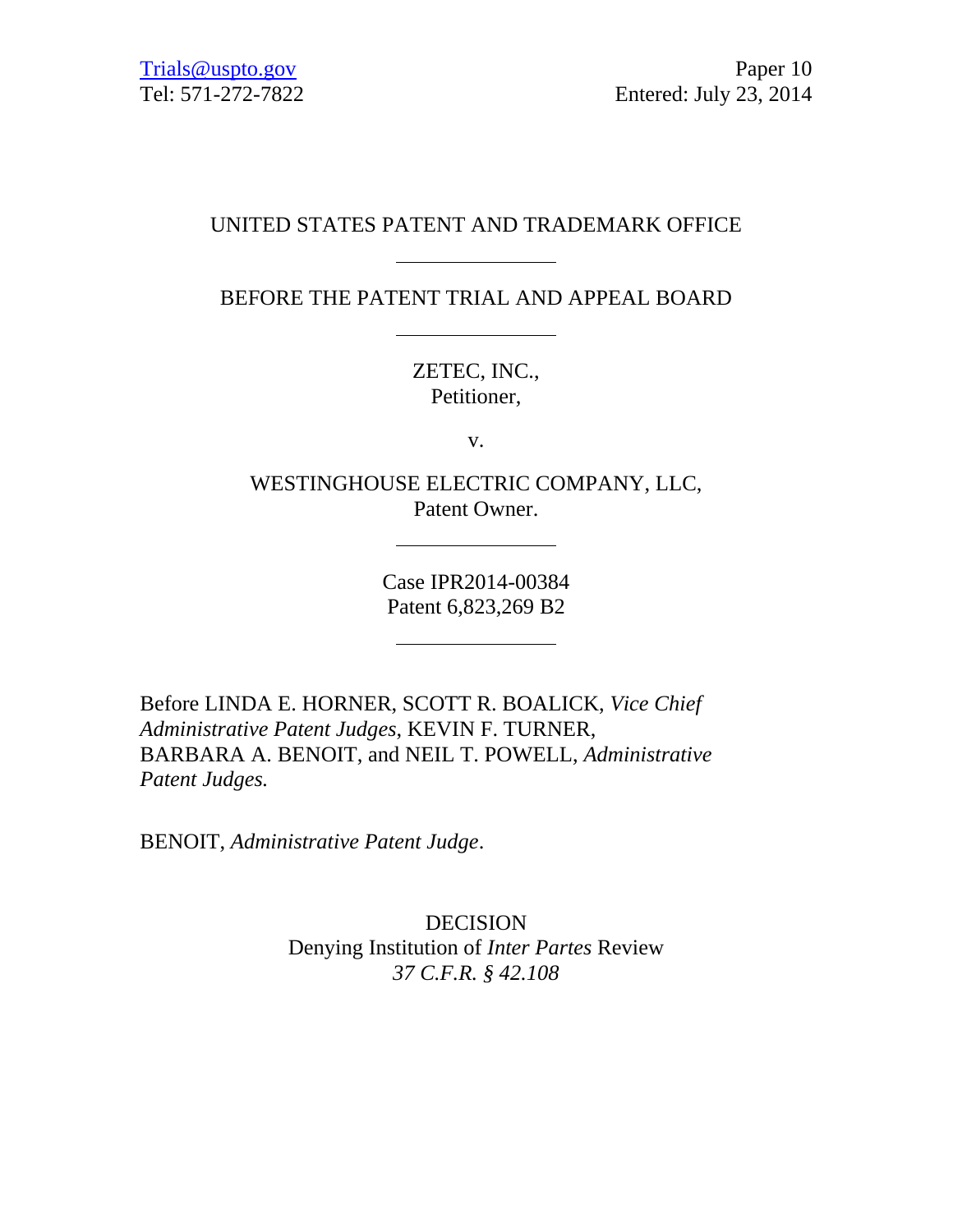#### INTRODUCTION

Zetec, Inc. ("Petitioner") filed an amended Petition (Paper 5, "Pet.") requesting an *inter partes* review of claims 1-18 (the "challenged claims") of U.S. Patent No. 6,823,269 B2 (Exhibit 1001, "the '269 patent"). Patent Owner, Westinghouse Electric Company, filed a Preliminary Response. Paper 8 ("Prelim. Resp."). For the reasons that follow, we deny institution of an *inter partes* review.

#### *Related Matters*

Petitioner represents that the '269 patent was asserted in *Westinghouse Electric Company LLC v. Zetec, Inc.,* Case No. 2:13-cv-01124 (W.D. Pa.). Pet. 1; *see also* Paper 6 (Patent Owner's Mandatory Notice).

### *The '269 Patent*

The '269 patent issued November 23, 2004, from an application filed April 12, 2002, and relates to methods of synthesizing nondestructive examination data to be used for training data analysts and/or testing inspective techniques. Ex. 1001, Abstract, 4:40-44 (claim 1), 5:28-30 (claim 11), 6:10-12 (claim 14). The '269 patent explains that nondestructive examination of components is important particularly in the periodic inspection of certain tubing in a pressurized water nuclear reactor steam supply system. *Id.* at 1:11-16. More specifically, inspection of the tubing "is essential to assure that radioactive coolant from the reactor does not contaminate" other parts of the system. *Id.* at 1:16-22.

To inspect the tubing, a probe is inserted into one of the hundreds of tubes to be inspected in a nuclear reactor, and signals from the probe then are analyzed to identify flaws in the tube. *Id.* at 1:32-44. If flaws are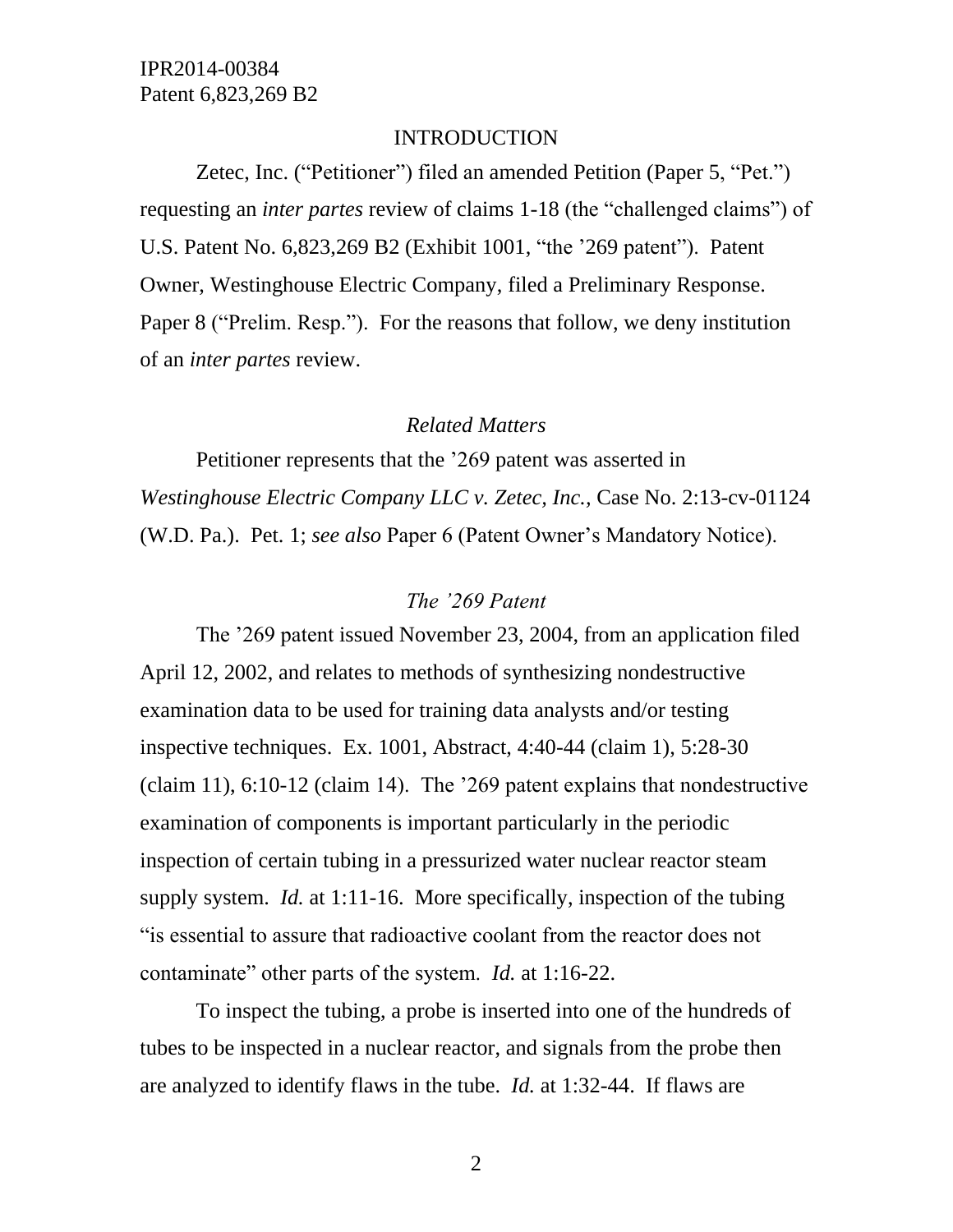detected, then the "tubing is plugged and thus taken out of service to reduce the likelihood of failure during the forthcoming reactor operating cycle." *Id.* at 1:43-47. According to the '269 patent, "a great deal of experience" is needed to interpret the signal data and identify the existence, type, and extent of any flaws that may be present in the tubing. *Id.* at 1:40-44. Also, obtaining signal data representative of various kinds of flaws, for use in training data analysts and testing inspection techniques, is extremely difficult and expensive. *Id.* at 1:49-58.

A purpose of the invention of the '269 patent is to provide signal data representative of various flaws and "suitable for training and qualifying analysts, and testing inspection techniques." *Id.* at 1:59-62. To do so, the '269 patent describes techniques "for the injection of electronic nondestructive examination signals either from field data or data obtained from specimens, into a data stream to produce a data set that is the combination of the two data sets, i.e., the basic data stream plus the injected signal." *Id.* at 2:50-54.

### *Illustrative Claims*

The '269 patent includes independent claims 1, 11, and 14, which are reproduced below and are illustrative of the claimed subject matter:

1. A method of synthesizing nondestructive examination data to be used for training data analysts and/or testing inspection techniques comprising the steps of:

generating data collected at a field site of a component from non-destructive examination of the component, which data collected at the field site includes noise;

creating a specimen that simulates the component undergoing non-destructive examination with a selected flaw;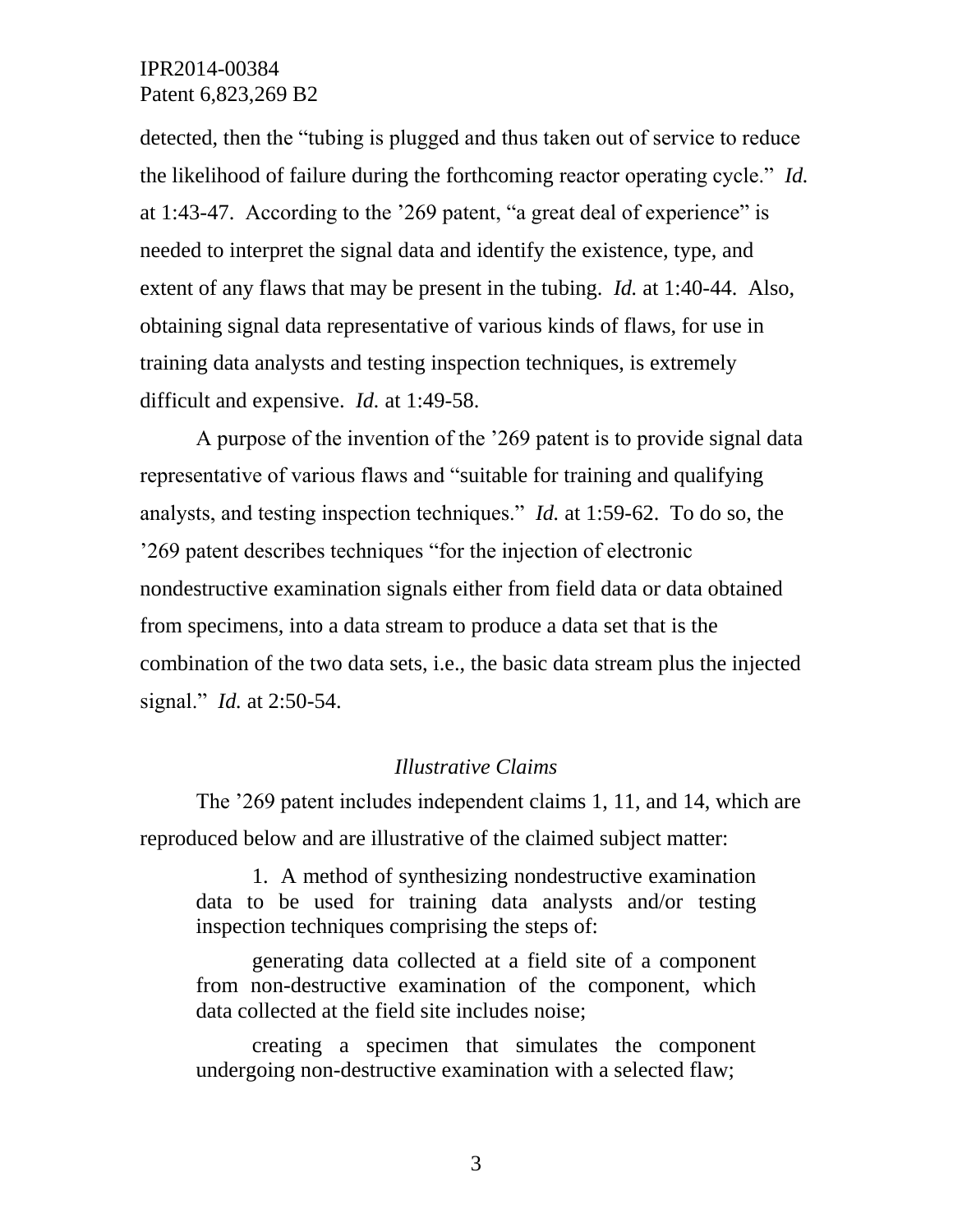generating nondestructive examination data at a laboratory site, remote from the field site, from the specimen of the component undergoing non-destructive examination; and

combining at least some of the nondestructive examination data collected at the field site with at least some of the nondestructive examination data collected at the laboratory site to establish a combined data train that reflects the nondestructive examination response to the selected flaw in a background representative of data collected at the field site.

Ex. 1001, 4:42-61. Independent claim 11 includes the limitations recited by

claim 1 and additionally recites:

separately calibrating the data collected at the field site and the data collected at the laboratory site so that the data collected at the field site and the data collected at the laboratory site have the same relative signal strengths corresponding to a first flaw, wherein the calibration is achieved by the steps of operating a first detector used at the field site to nondestructively test a first flaw and provide a first output indicative thereof and adjusting the first output received from the first detector in response to the first flaw by a first calibration factor to modify the first output to exhibit a first characteristic; and

operating a second detector used at the laboratory site to non-destructively test a second flaw which is substantially identical to the first flaw and provide a second output indicative thereof and adjusting the second output by a second calibration factor to modify the second output to exhibit the first characteristic.

Id. at 5:28-58. Independent claim 14 includes the limitations recited by claim 1 and additionally recites:

separately calibrating the data collected at the field site and the data collected at the laboratory site so that the data collected at the field site and the data collected at the laboratory site have the same relative signal strengths corresponding to a first flaw;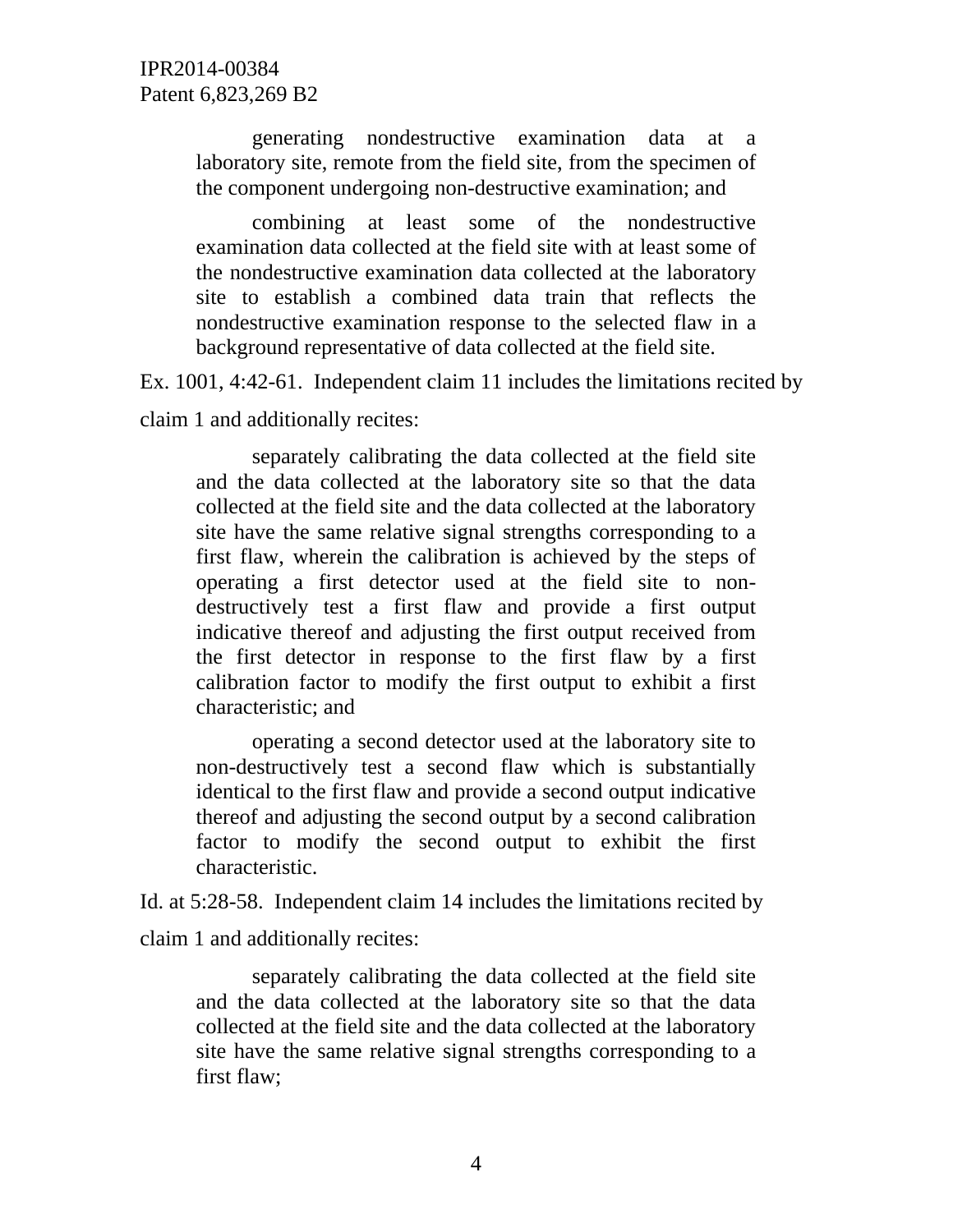> and storing the data collected at the field site along with a first calibration factor obtained from the step of calibrating the data collected at the field site and storing data collected at the laboratory site along with a second calibration factor obtained from the step of calibrating the data collected at the laboratory site.

*Id.* at 6:10-39.

#### LEGAL STANDARDS

The standard for instituting an *inter partes* review is set forth in 35

U.S.C. § 314(a), which provides as follows:

THRESHOLD.—The Director may not authorize an inter partes review to be instituted unless the Director determines that the information presented in the petition filed under section 311 and any response filed under section 313 shows that there is a reasonable likelihood that the petitioner would prevail with respect to at least 1 of the claims challenged in the petition.

35 U.S.C. § 314(a). The standard for institution is written in permissive terms—identifying when the United States Patent and Trademark Office ("the Office") is authorized to institute an *inter partes* review. Thus, Congress has given the Office discretion whether to institute a review or not institute a review.

Congress has mandated that the Office must make a determination whether to institute an *inter partes* review within three months after receiving a Preliminary Response to the Petition (or, if no Preliminary Response is filed, three months after the last date on which such response may be filed) and, if instituted, the Office must issue a final written determination in an *inter partes* review not more than one year after institution, absent a showing of good cause or other circumstances not applicable here. 35 U.S.C. §§ 314(b), 316(a)(11).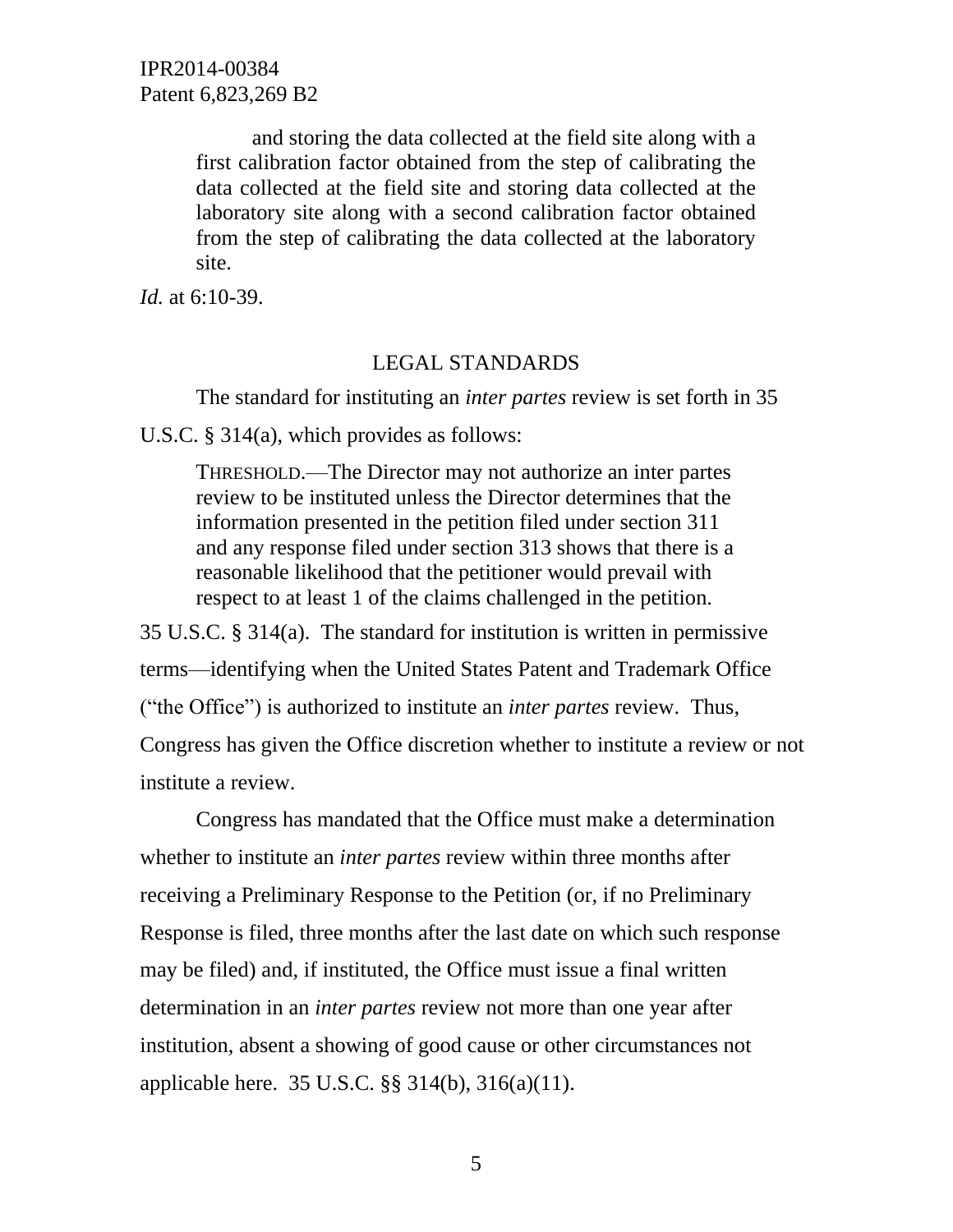To be considered, a petition for *inter partes* review must identify, "in writing and with particularity, each claim challenged, the grounds on which the challenge to each claim is based, and the evidence that supports the grounds for the challenge to each claim." 35 U.S.C. § 312(a)(3). The Board's rules further specify that a petition must include "[a] full statement of the reasons for the relief requested, including a detailed explanation of the significance of the evidence" and "where each element of [each challenged] claim is found in the prior art patents or printed publications relied upon [and] the relevance of the evidence to the challenge raised." 37 C.F.R.  $\S$ § 42.22(a)(2), 42.104(b)(4), (5). These rules were promulgated taking into consideration, among other things, "the efficient administration of the Office, and the ability of the Office to timely complete proceedings." 35 U.S.C. § 316(b).

# THE PETITION AND THE PRELIMINARY RESPONSE *Claim Construction in the Petition*

Petitioner filed a Petition (Paper 2) that did not include any express claim construction for individual claim terms. The Board found that Petition defective for not identifying "[h]ow the challenged claim is to be construed," and required correction. Paper 4 at 2 (quoting 37 C.F.R. § 42.104(b)(3)). The Board also noted "[i]n most cases, claim construction is an important step in the determination of whether the challenged claims are unpatentable over the cited prior art." *Id*.

In response, Petitioner filed an amended Petition that proposed constructions for six claim terms "based on their ordinary meaning in view of the full disclosure of the '269 Patent." Pet. 7-8. Petitioner's proposed constructions, however, do not cite any portion of the specification of the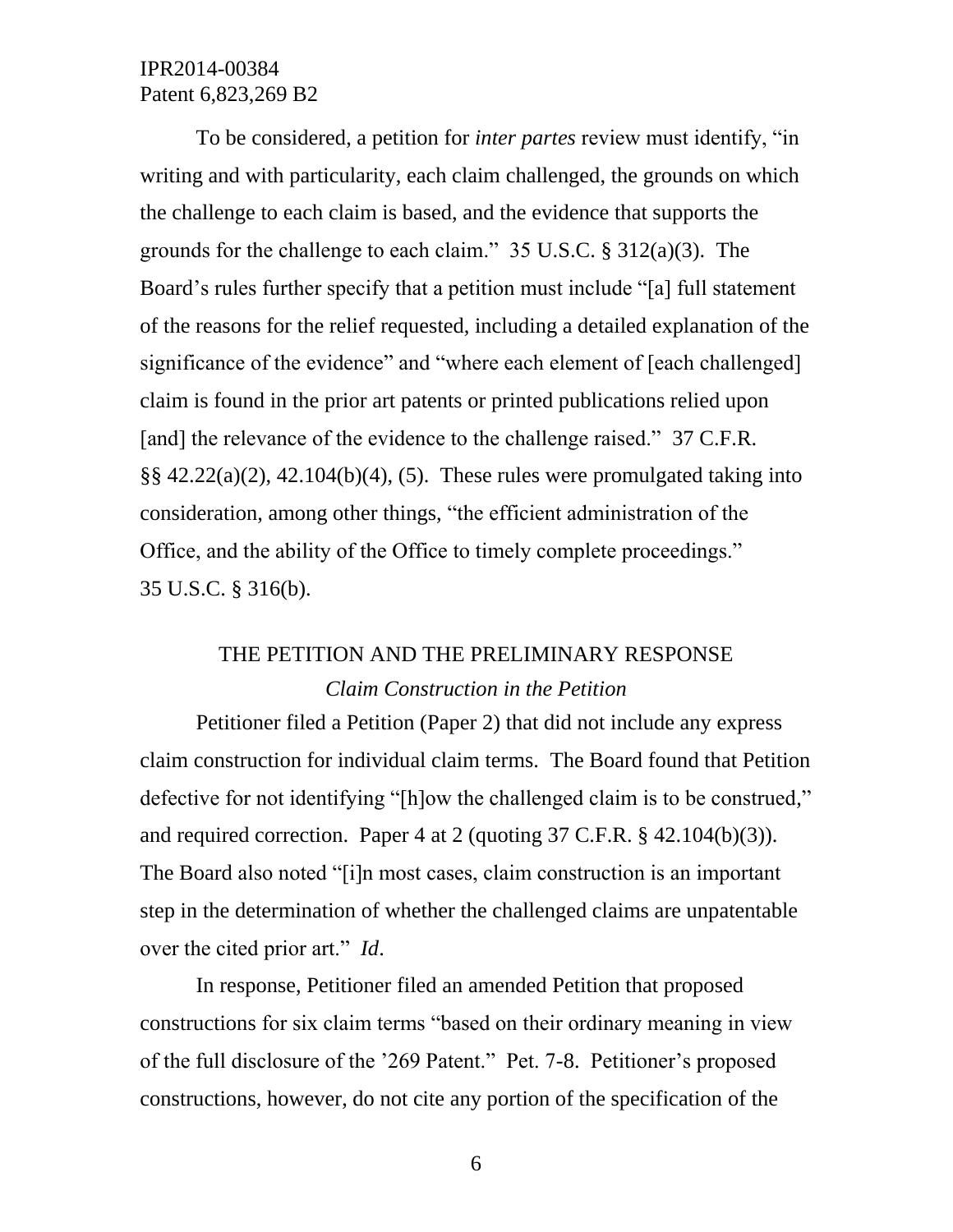l

'269 patent or provide any other evidence as to why the proffered constructions reflect each term's ordinary and customary meaning, as would be understood by one of ordinary skill in the art in the context of the entire disclosure. *See In re Translogic Tech., Inc.*, 504 F.3d 1249, 1257 (Fed. Cir. 2007).

# *Numerous Asserted Grounds in the Petition*

The Petition lists, in a summary table, 68 grounds of unpatentability that rely on one or more of fourteen references, including Sullivan,  $Begley$ ,  $2$ Hölzl,<sup>3</sup> Junker,<sup>4</sup> Eberhard,<sup>5</sup> Hedengren,<sup>6</sup> Sapia,<sup>7</sup> Winslow,<sup>8</sup> and Holt.<sup>9</sup> Pet. 2-7. Many of the 68 listed grounds, however, represent groups of multiple grounds. For example, the Petition includes a ground asserting claim 1 would have been obvious "over Hedengren et al. in view of Hölzl, Junker et al., Begley et al., or Sullivan" (Pet. 4), which, in essence, is four grounds: Hedengren and Hölzl; Hedengren and Junker; Hedengren and Begley; and

- $5$  U.S. Patent No. 4,920,491, issued Apr. 24, 1990 (Ex. 1007) ("Eberhard").
- $6$  U.S. Patent No. 5,371,462, issued Dec. 6, 1994 (Ex. 1009) ("Hedengren").

<sup>&</sup>lt;sup>1</sup> S.P. SULLIVAN, *Guidelines for Qualifying Eddy Current Technology for CANDU Steam Tube Inspection,* CANDU Owners Group COG-98-371-I, March 1999 (Ex. 1002) ("Sullivan").

<sup>2</sup> J.A. BEGLEY, ET AL. *Depth Based Structural Analysis Methods for SG Circumferential Indications*, Interim Report TR-107197-P1, Westinghouse Electric Corporation and Aptech Engineering Services, Inc., December 1997 (Ex. 1018) ("Begley").

 $3 \text{ U.S.}$  Patent No. 6,566,871 B2, issued May 6, 2003 (Ex. 1011) ("Hölzl").

<sup>&</sup>lt;sup>4</sup> U.S. Patent No. 4,763,274, issued Aug. 9, 1988 (Ex. 1012) ("Junker").

<sup>&</sup>lt;sup>7</sup> U.S. Patent No. 4,942,545, issued July 17, 1990 (Ex. 1008) ("Sapia").

<sup>&</sup>lt;sup>8</sup> European Patent Application Publication EP 0 990 897 A2, published April 5, 2000 (Ex. 1014) ("Winslow").

 $^{9}$  U.S. Patent No. 4, 194, 149, Mar. 18, 1980 (Ex. 1005) ("Holt").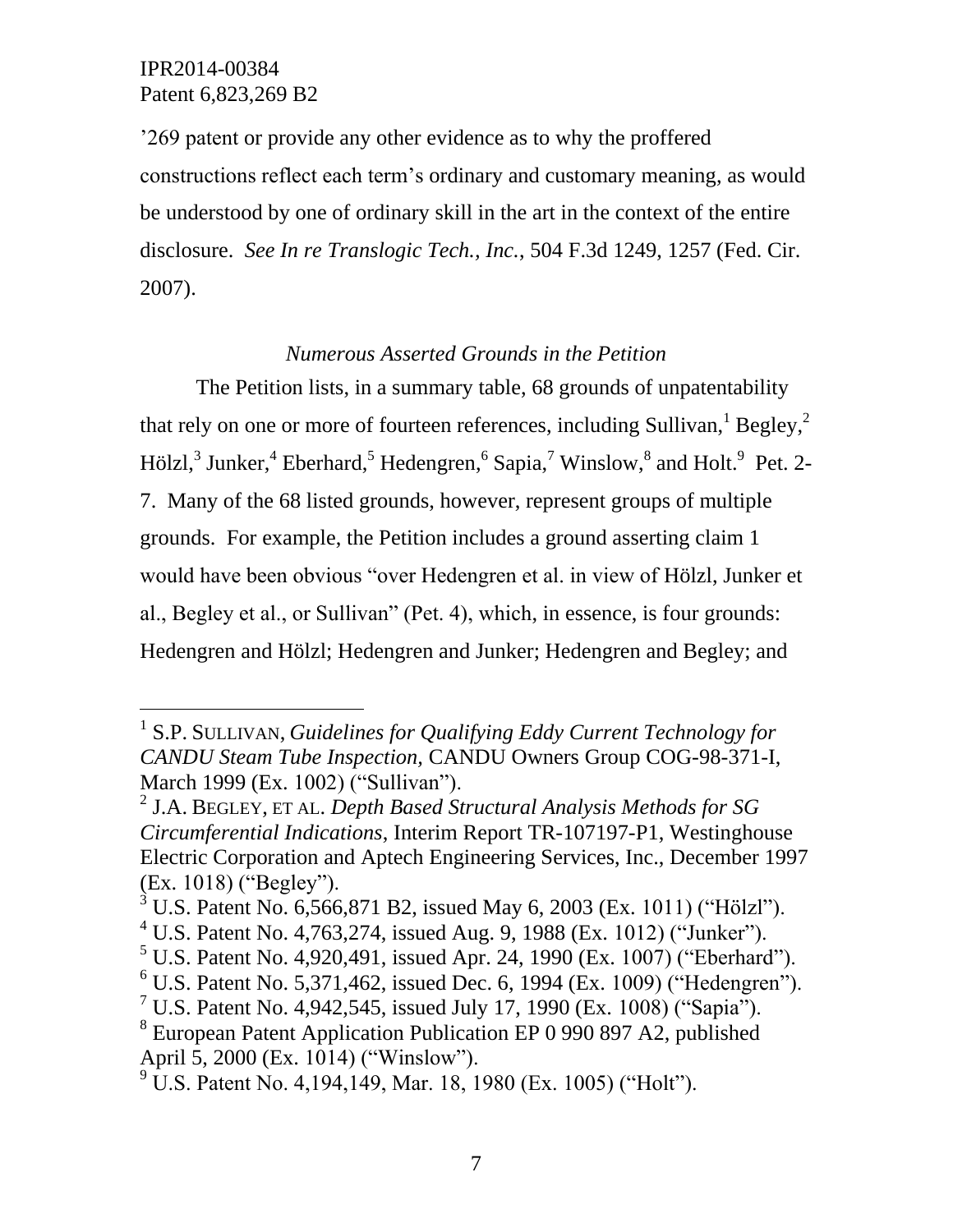Hedengren and Sullivan. In another example, the Petition includes a ground asserting claim 16 would have been obvious over "any of Hölzl, Holt, Eberhard et al., or Hedengren et al. in view of Junker et al. and Sullivan or Begley et al." (Pet. 7), which is, in reality, eight grounds. Of the 68 grounds presented in the summary table, at least 22 are multiple grounds resulting, at least, in an additional 59 grounds. *See* Pet. 4-7. Thus, the Petition presents no fewer than 127 asserted grounds of unpatentability.

#### *Anticipation Assertions in the Petition*

Anticipation requires each limitation recited in a claim to be found, either expressly or inherently described, in a single prior art reference, arranged as in the claim. *See Net MoneyIN, Inc. v. VeriSign, Inc*., 545 F.3d 1359, 1369 (Fed. Cir. 2008) (quoting *Connell v. Sears, Roebuck & Co.,* 722 F.2d 1542, 1548 (Fed. Cir. 1983)); *Verdegaal Bros. v. Union Oil Co. of California*, 814 F.2d 628, 631 (Fed. Cir. 1987). In an apparent attempt to satisfy these requirements, the Petition in this case presents underdeveloped arguments.

Regarding the assertion that claim 1 is anticipated by Sullivan, for example, the Petition states only the following:

Sullivan discloses each element of Claim 1 of the '269 patent. The specific references are listed with the claim elements in the claim chart below. Sullivan refers to the process as "signal injection" p. 9. The "field site" data of the claim are taken from an "in-service tube" in Sullivan. Flawed tubes are created in the lab (p. 9), scanned and the flaw signal superimposed on the in-service tube data (p. 9) to create a combined data signal.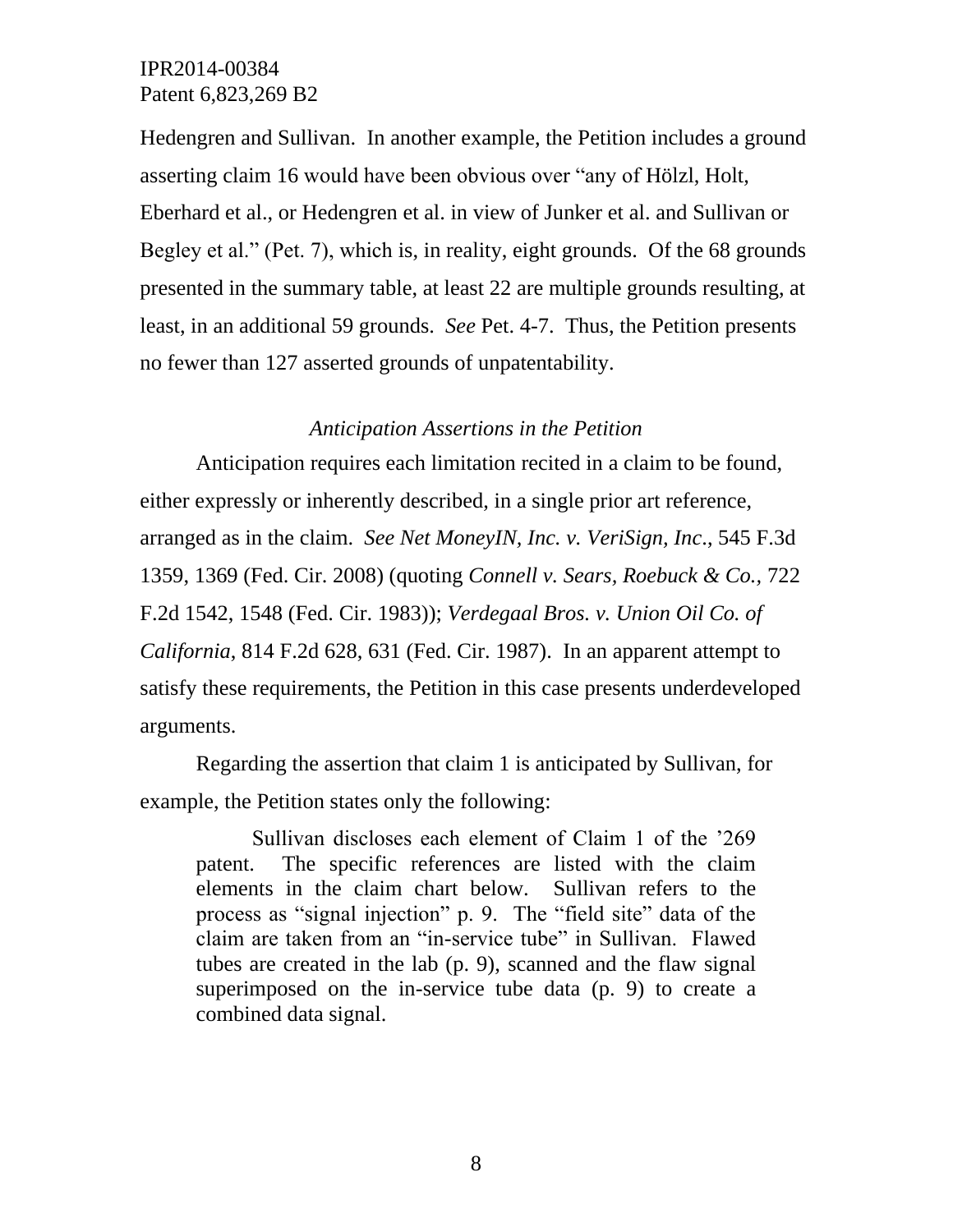Pet.  $16-17$ <sup>10</sup> An excerpt from the Petition's claim chart is set forth below, with elements of claim 1 appearing in the left column and the corresponding portion where the limitation allegedly is disclosed in Sullivan appearing in the right column:

| Claim 1                                | <b>Anticipated by Sullivan (Ex. 1002)</b>            |
|----------------------------------------|------------------------------------------------------|
| creating a specimen that simulates the | "These laboratory measurements may consist of        |
| component undergoing non-              | scans of the flawed tubes" (p. 9).                   |
| destructive examination with a         |                                                      |
| selected flaw;                         |                                                      |
| generating nondestructive              | "Laboratory methods have been developed that can     |
| examination data at a laboratory site, | induce real fatigue cracks and SCC [stress corrosion |
| remote from the field site, from the   | cracks] in SG [steam generator] tubes" (p.4).        |
| specimen of the component              |                                                      |
| undergoing non[]destructive            |                                                      |
| examination;                           |                                                      |

Pet. 17.

l

Neither the textual argument, nor the claim chart, explains adequately where each element of claim 1 is found in the reference, much less how these elements are arranged as in the claim. For example, the Petition does not explain adequately how Sullivan's equivocating description that laboratory measurements may consist of scans of the flawed tubes discloses "creating a specimen that simulates the component undergoing nondestructive examination with a selected flaw," as recited in claim 1. *See* Pet. 17. Nor does the Petition explain sufficiently how Sullivan's indication of the existence of laboratory methods to induce flaws discloses the specific claim element that requires generating data from a particular component—"from the specimen of the component undergoing nondestructive examination." *See id.*

 $10$  The Petition refers to the page numbers at the top of the page, not the exhibit page numbers appearing at the bottom of the page. For clarity, we will adopt the same convention.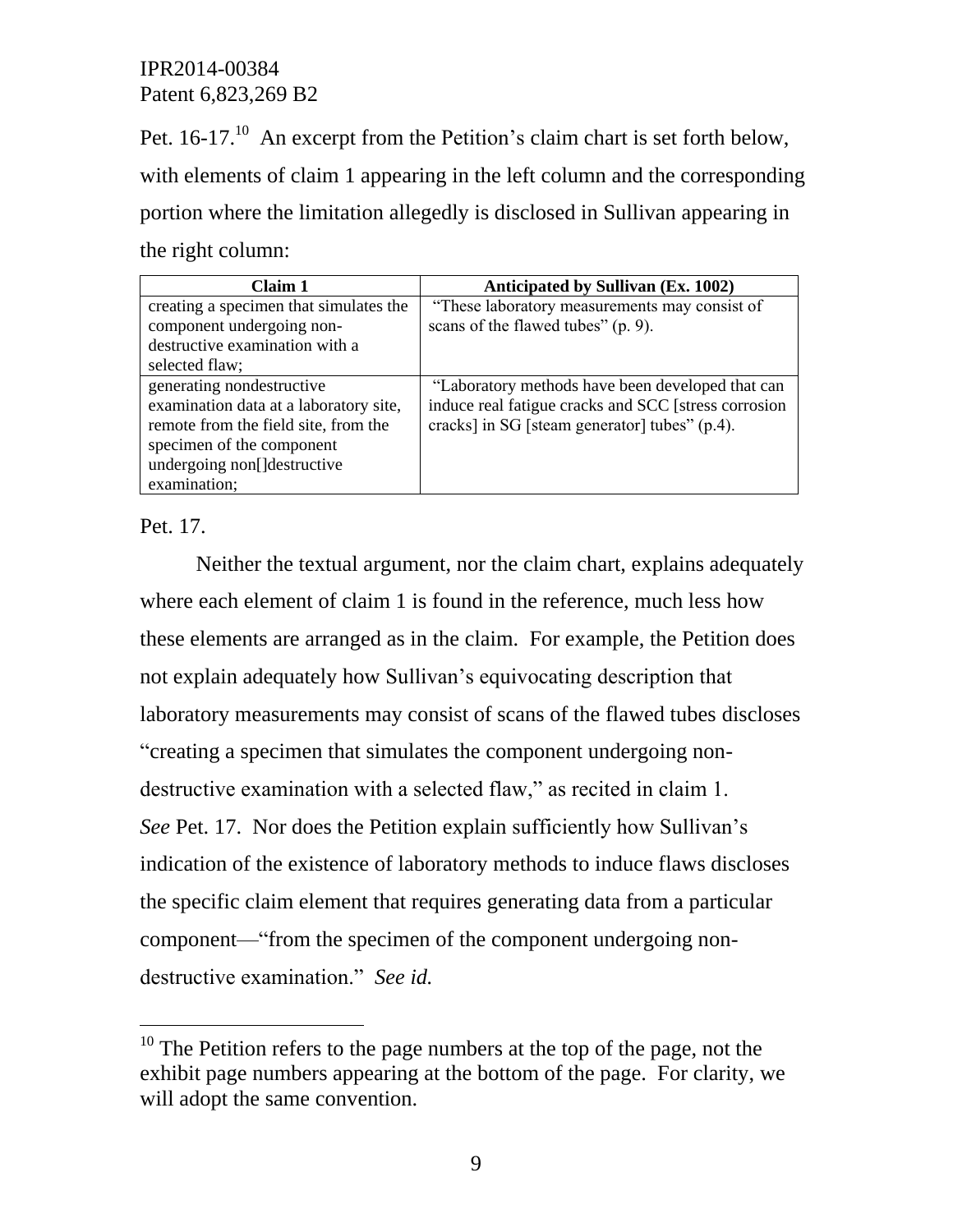The Petition also presents sparse analyses for the other grounds of anticipation asserted against claim 1. For example, the Petition includes an assertion that Begley anticipates claim 1, in part, because Begley's description of cutting sectors of flaw signals to provide a large database of flaw signals and Begley's description of preparing test data using signal flaws disclose the required combining step, as recited in claim 1. Pet. 24. The Petition, however, does not explain adequately how creating a database of flaw signals and preparing test data disclose the particular elements of the combining step in the manner claimed—combining nondestructive examination data collected at the field site with nondestructive examination data collected at the laboratory site to establish a combined data train that reflects the nondestructive examination response to the selected flaw in a background representative of data collected at the field site.

Moreover, the Petition includes a number of contentions that a claim element is inherent in a purportedly anticipating reference, without sufficient explanation and evidence why such a feature necessarily would be present. *See In re Cruciferous Sprout Litig*., 301 F.3d 1343, 1349 (Fed. Cir. 2002) ("Under the principles of inherency, if the prior art necessarily functions in accordance with, or includes, the claimed limitations, it anticipates." (citations and internal quotation marks omitted)).

For example, claim 2 depends from claim 1 and further recites "the steps of separately calibrating the data collected at the field site and the data collected at the laboratory site so that the data collected at the field site and the data collected at the laboratory site have the same relative signal strengths corresponding to a first flaw." The Petition, without relying on expert testimony or including further analysis as to what one skilled in the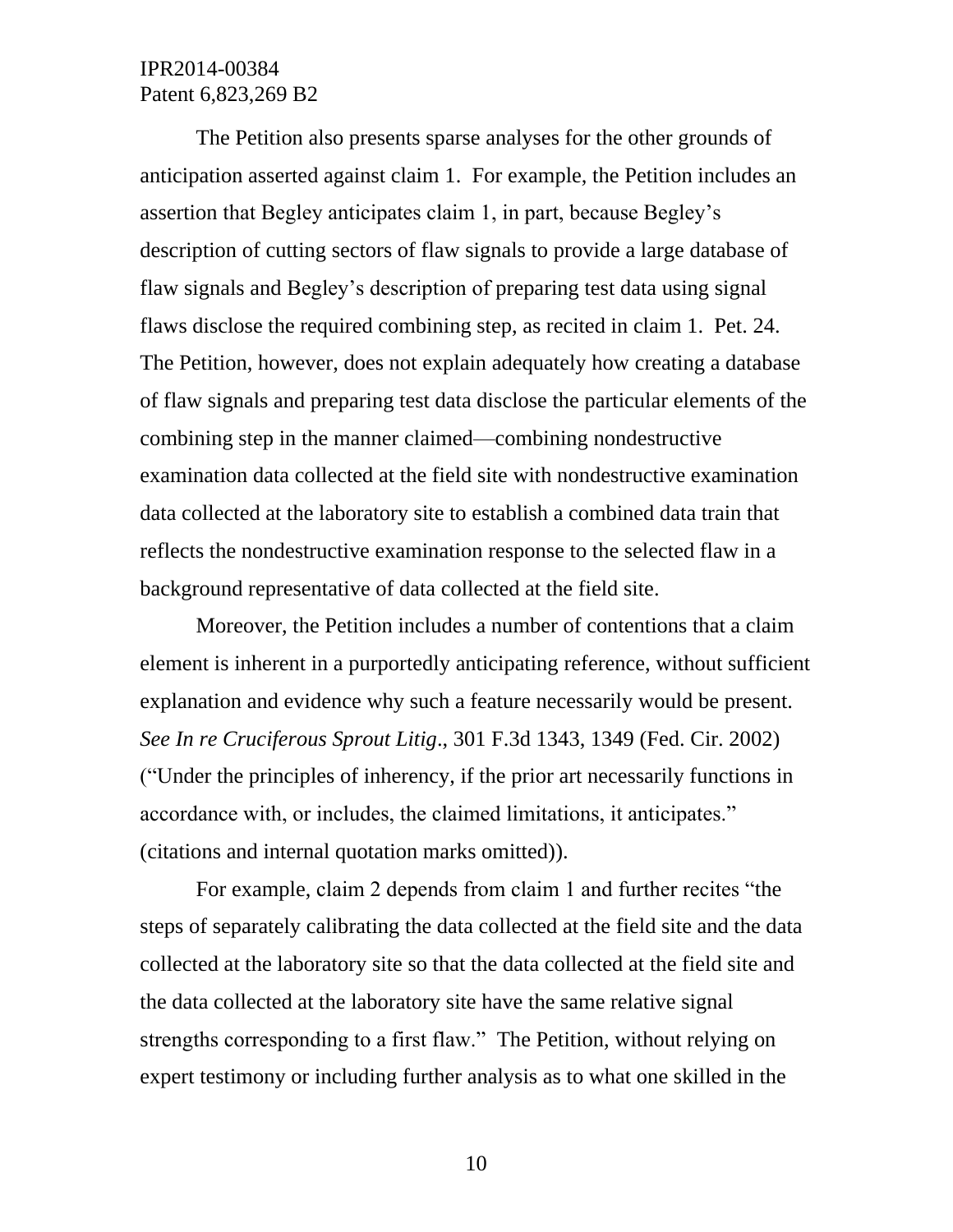art would understand Hölzl to disclose, contends claim 2 is anticipated by Hölzl, relying in part on a purportedly inherent disclosure by Hölzl. The argument regarding claim 2 is:

**Claim 2 is anticipated by Hölzl (Ex. 1011).** Claim 2 is directed to calibrating the lab and field data to the same signal strengths, i.e. amplitude. This is a common sense step for any measurement method. Hölzl discloses that fault signals are displayed as a function of amplitude and phase (c. 1, ll. 28-32). *It is inherent in Hölzl that the two signals would have to be aligned as to signal strength to produce a consistent combined data stream*.

Pet. 28 (italic emphasis added).

Similarly, claim 4, which depends from claim 1, additionally recites "separately calibrating the data collected at the field site and the data collected at the laboratory site so that the data collected at the field site and the data collected at the laboratory site have the same relative signal orientation." The Petition asserts, without further support or evidence, that "[i]t is inherent in Hölzl that the two signals would have to be aligned as to signal orientation to produce a consistent combined data stream that consistently reflects material thickness and therefore any damage." Pet. 28.

#### *Obviousness Assertions in the Petition*

A patent claim is unpatentable under 35 U.S.C. § 103(a) if the differences between the claimed subject matter and the prior art are such that the subject matter, as a whole, would have been obvious at the time the invention was made to a person having ordinary skill in the art to which said subject matter pertains. *KSR Int'l Co. v. Teleflex Inc*., 550 U.S. 398, 406 (2007). The question of obviousness is resolved on the basis of underlying factual determinations including: (1) the scope and content of the prior art;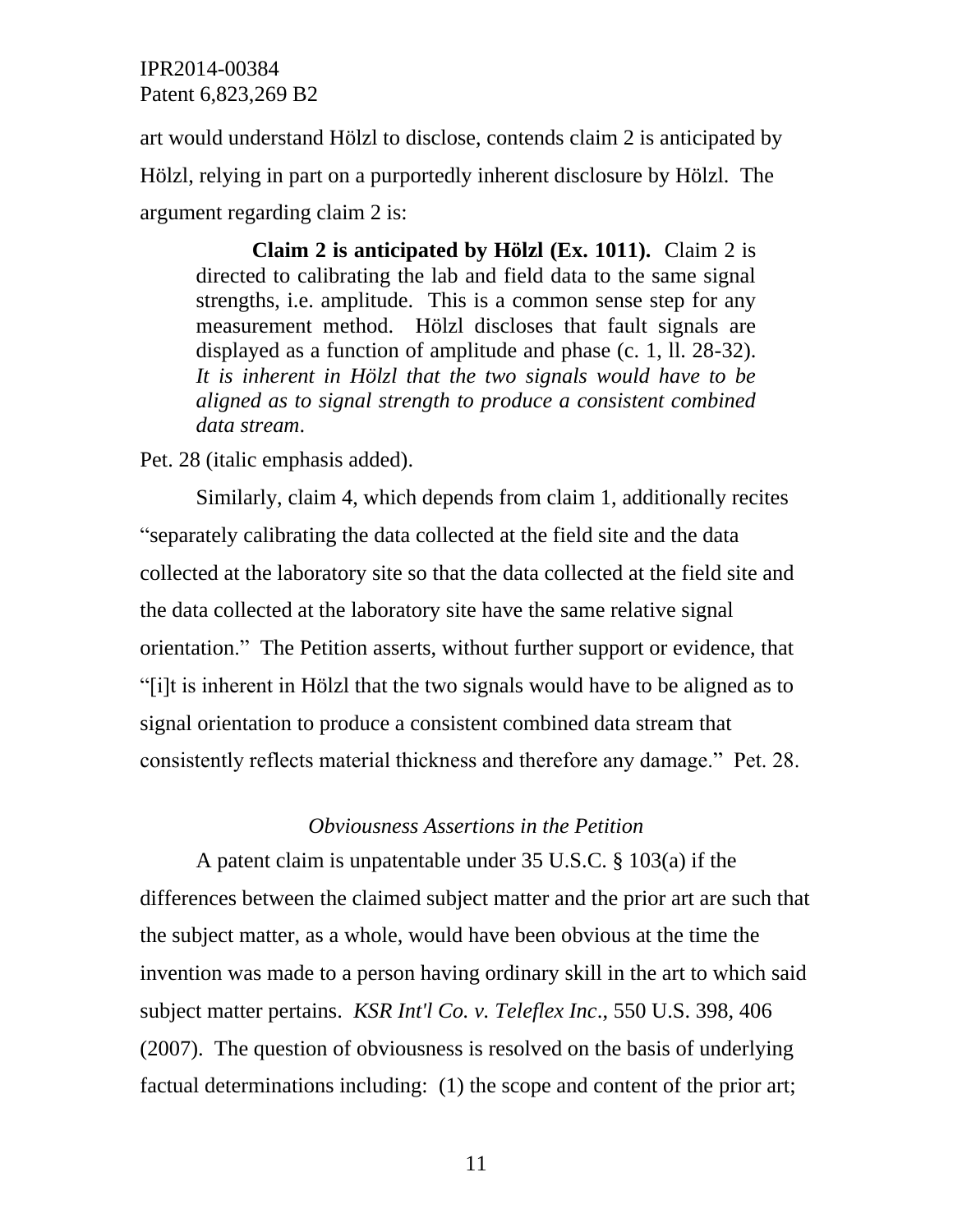(2) any differences between the claimed subject matter and the prior art; (3) the level of ordinary skill in the art; and (4) objective evidence of nonobviousness. *Graham v. John Deere Co*., 383 U.S. 1, 17-18 (1966).

The Petition, however, addresses the issue of obviousness with perfunctory assertions. For example, turning again to the grounds asserted against claim 1, the Petition also includes eight grounds that claim 1 would have been obvious over various references. Many of those asserted grounds are analyzed together—claim 1 would have been obvious over Hedengren in view of any of Hölzl, Junker, Begley, or Sullivan (Pet. 31-32), and claim 1 would have been obvious over Holt in view of Junker, Sullivan, or Begley (Pet. 32-34).

The Petition does not include expert testimony or other evidence to support its allegations concerning reasons why one skilled in the art would have combined features of references to arrive at the claimed invention. *See, e.g.*, Pet. 18 (asserting claim 2 would have been obvious over Sullivan in view of any of Sapia, Winslow, or Junker); Pet. 19 (asserting claim 3 would have been obvious over Sullivan in view of Winslow or Junker).

Moreover, many of the obviousness grounds in the Petition allege limitations are obvious, "common sense" steps without a specific prior art reference. For example, the Petition asserts independent claim 14 would have been obvious over Sullivan because, in part, two recited steps "are obvious common sense measures." Pet. 45; *see also* Pet. 47 (alleging the same with regard to the assertion that independent claim 14 would have been obvious over Begley); Pet. 49 (alleging the same with regard to the assertion that independent claim 14 would have been obvious over Hölzl in view of Junker).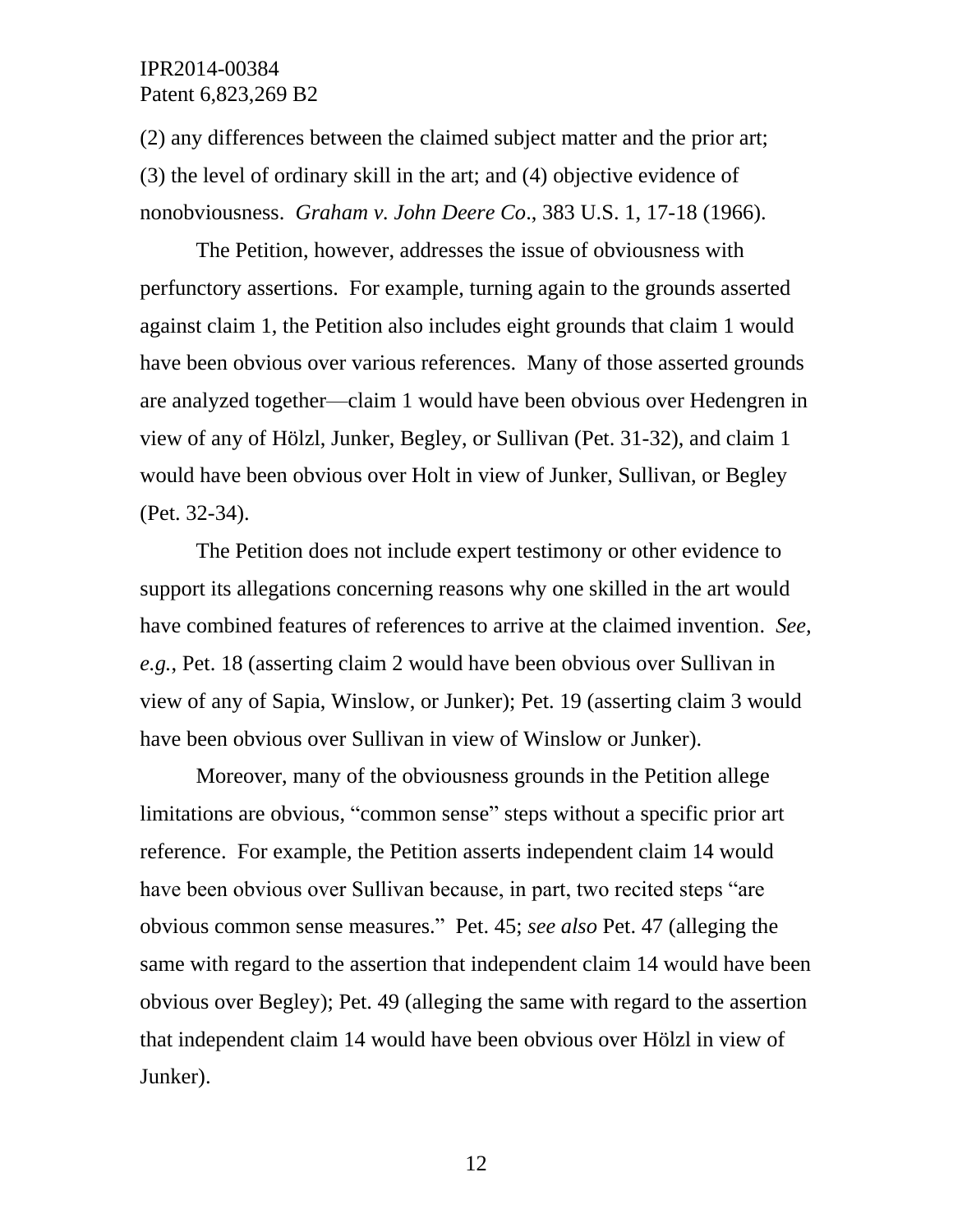The reliance on "common sense" is unhelpful in this case because the Petition fails to explain adequately or provide sufficient evidence as to why one skilled in the art "would store both data and the calibration factors to ensure integrity of the data and that the next user of the data was aware of the calibration factor used in obtaining the data" (Pet. 45).

### *Patent Owner's Preliminary Response*

Patent Owner's remarks in its Preliminary Response similarly are sparse, presumably due to having to address many multiple grounds in page limits assigned to that response. For example, Patent Owner presents only a single paragraph discussion of the asserted ground that claim 3 would have been obvious over Sullivan in view of Winslow or Junker (Prelim. Resp. 12, ¶ D), and only a single paragraph discussion of the asserted ground that claim 3 would have been obvious over Sullivan in view of Sapia or Hölzl, and in further view of Sullivan (Prelim. Resp. 13, ¶ E). *See also* Prelim. Resp. *passim* § V, ¶¶ H-M, O-W, Z, AA-GG, LL, MM, OO, PP, RR, SS, ZZ, AAA, CCC-FFF, KKK-QQQ (each a single paragraph challenging a ground asserted in the Petition).

#### ANALYSIS

"Although parties are given wide latitude in how they present their cases, the Board's experience is that the presentation of an overwhelming number of issues tends to detract from the argument being presented . . . . Thus, parties should . . . focus on concise, well-organized, easy-to-follow arguments supported by readily identifiable evidence of record." Office Patent Trial Practice Guide, 77 Fed. Reg. 48,756, 48,763 (Aug. 14, 2012).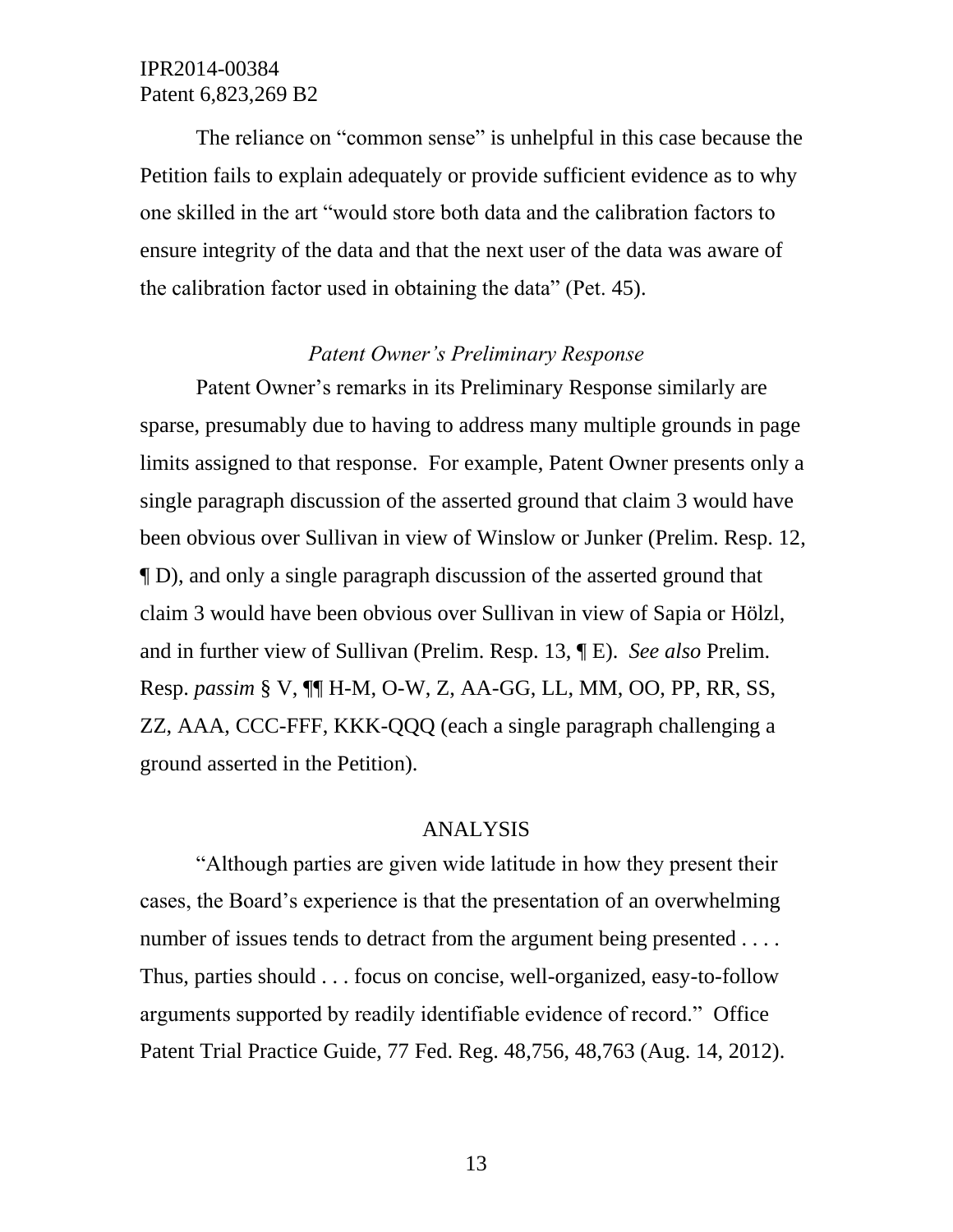In contrast to that guidance, the Petition asserts a large number of grounds and presents underdeveloped arguments against each claim. Moreover, numerous grounds are presented and argued together in the Petition, thereby obfuscating the arguments as to each ground. Although the Petition includes proposed claim constructions, the bases of the proffered constructions are not stated. In addition, the sparse arguments and claim charts in the Petition do not adequately tie the evidence of the references to specific claim limitations. Further, sufficient evidence is not presented to support assertions that limitations were inherent in a particular reference or would have been "common sense" steps. Nor does the Petition include adequate supporting evidence for obviousness rationales for combining the teachings of the cited references.

For these reasons, the Petition does not comply with the Board's rules that a petition must include "[a] full statement of the reasons for the relief requested, including a detailed explanation of the significance of the evidence" and "where each element of [each challenged] claim is found in the prior art patents or printed publications relied upon [and] the relevance of the evidence to the challenge raised." 37 C.F.R. §§ 42.22(a)(2), 42.104(b)(4),(5).

Further, the Petition places a significant and unfair burden on the Patent Owner to respond adequately to underdeveloped arguments for numerous asserted grounds. The burden on the Patent Owner is evident in its cursory responses to the numerous grounds asserted in the Petition, presumably necessitated by the Petition's underdeveloped arguments. *See, e.g.*, Prelim. Resp. 12, ¶ D (presenting one paragraph challenging the asserted ground that claim 3 would have been obvious over Sullivan in view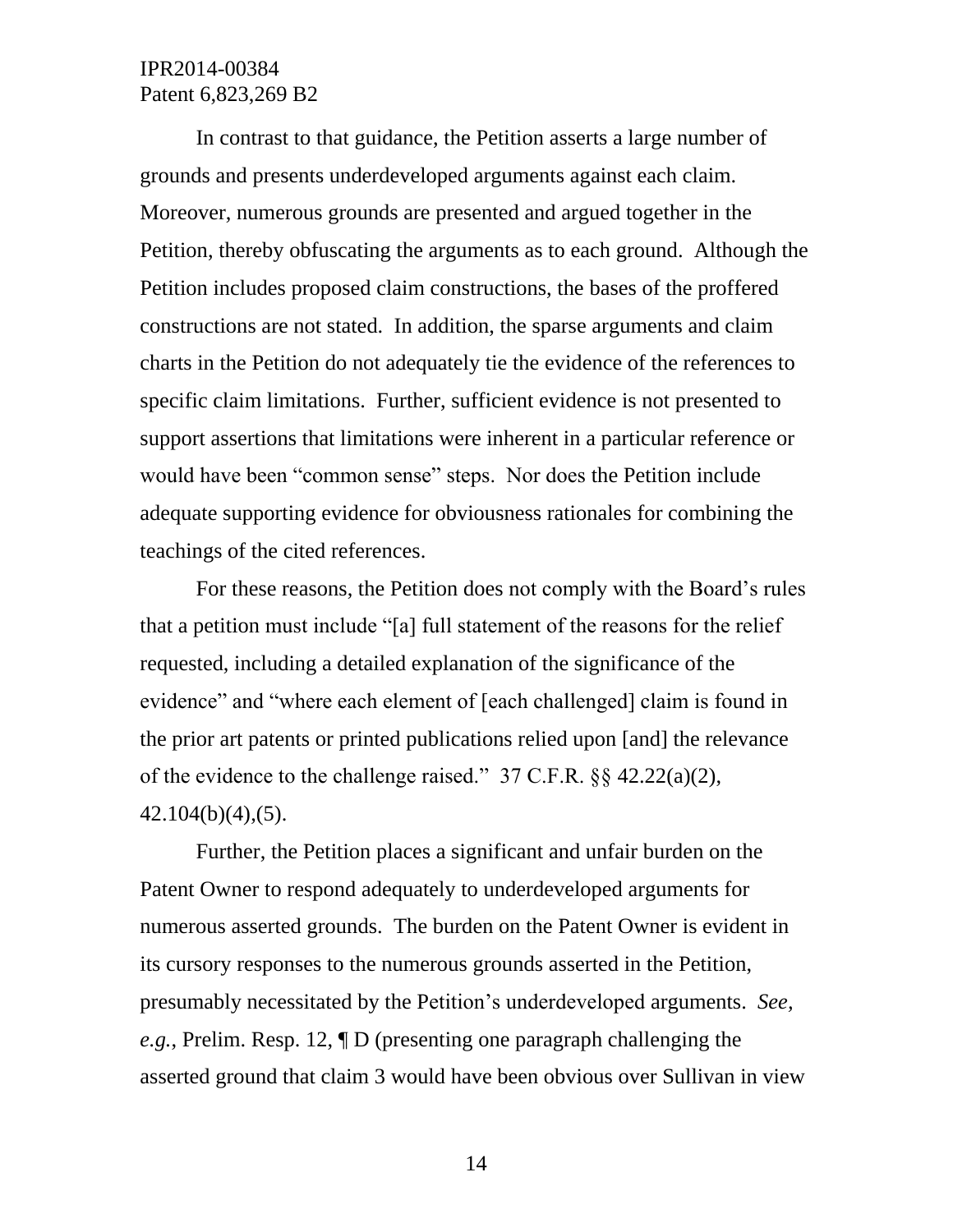of Winslow or Junker); Prelim. Resp. 13, ¶ E (presenting one paragraph challenging the asserted ground that claim 3 would have been obvious over Sullivan in view of Sapia or Hölzl, and in further view of Sullivan).

Moreover, under these circumstances, attempting to evaluate fully the numerous grounds and underdeveloped assertions in the Petition to determine whether Petitioner has shown that it would be likely to prevail in any unpatentability challenge would place a significant burden on the Board and contravene the efficient administration of the Office. *Cf. Heckler v. Chaney*, 470 U.S. 821, 831 (1985) (acknowledging an agency decision not to undertake permitted action "often involves a complicated balancing of a number of factors which are peculiarly within its expertise"); *Schumer v. Lab. Computer Sys., Inc.*, 308 F.3d 1304, 1316 (Fed. Cir. 2002) ("It is not our task, nor is it the task of the district court, to attempt to interpret confusing or general testimony to determine whether a case of invalidity has been made out  $\dots$ .").

Therefore, we decline to expend our resources scouring the numerous grounds for one that demonstrates a reasonable likelihood that Petitioner would prevail in showing unpatentability of at least one of the claims challenged in the Petition (*see* 35 U.S.C. § 314(a)). Nor will we attempt to fit evidence together into a coherent explanation that supports an argument that demonstrates a reasonable likelihood that Petitioner would prevail. *See Stampa v. Jackson,* 78 USPQ2d 1567, 1571 (BPAI 2005) (quoting *Ernst Haas Studio, Inc. v. Palm Press, Inc*., 164 F.3d 110, 111-12 (2d Cir. 1999) ("Appellant's Brief is at best an invitation to the court to scour the record, research any legal theory that comes to mind, and serve generally as an advocate for appellant. We decline the invitation.")).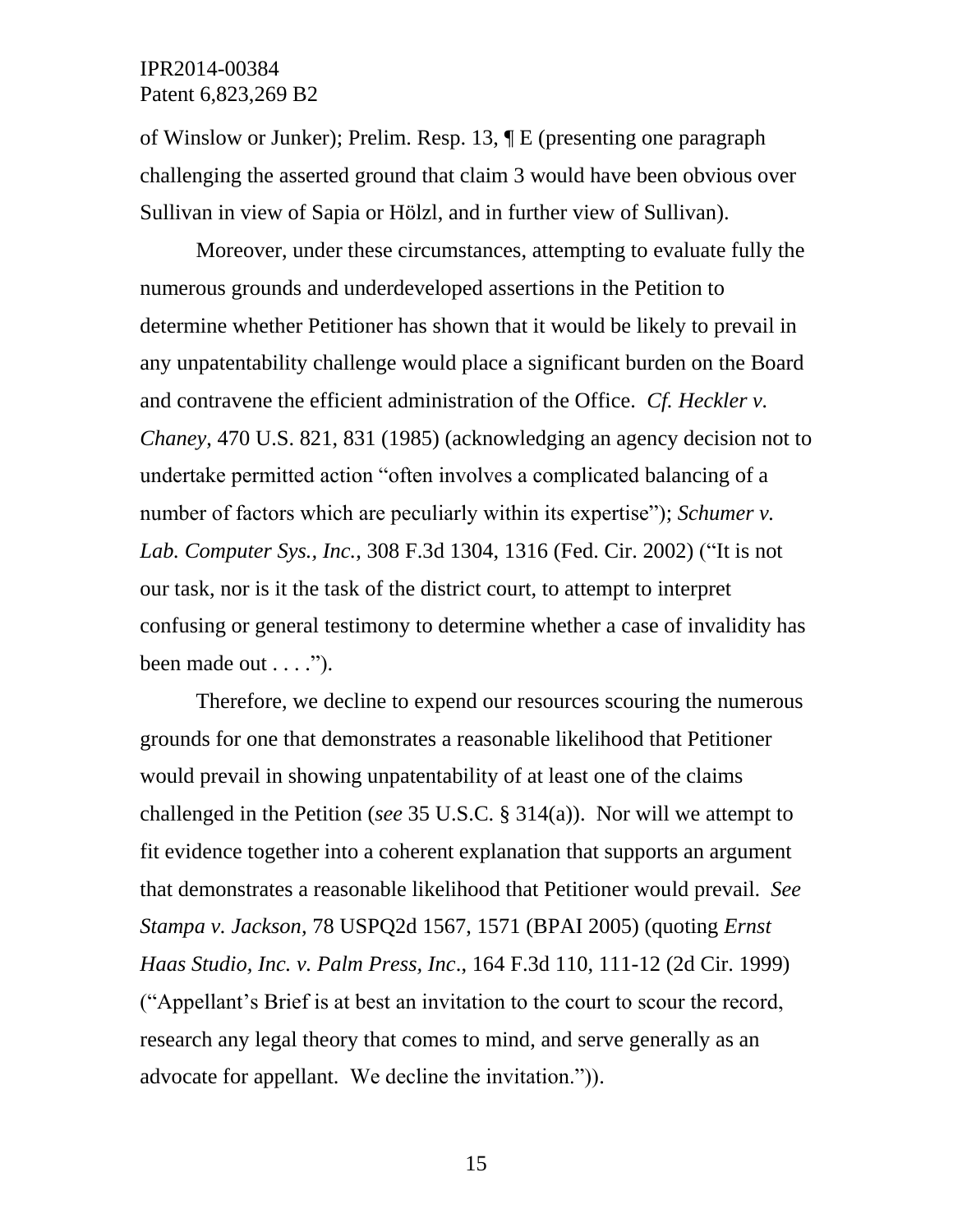Moreover, in the present circumstances, to attempt to determine, within the three-month period mandated by Congress, whether any of the grounds asserted by the Petitioner shows that there is a reasonable likelihood that Petitioner would prevail on at least one of the claims challenged in the Petition undermines the Board's ability to complete determinations regarding other petitions awaiting decisions on institution and to complete instituted trials in the time periods mandated by Congress. *See* 35 U.S.C. §§ 314(b), 316(a)(11); *cf. Heckler v. Chaney*, 470 U.S. at 831 (indicating an agency, when deciding whether to take action in a particular matter, must determine whether its resources are best spent on one matter or another).

### **CONCLUSION**

The Office promulgated regulations concerning the requirements for a petition for *inter partes* review, taking into consideration "the efficient administration of the Office[] and the ability of the Office to timely complete proceedings instituted," among other factors. 35 U.S.C. § 316(b). Further, we are to construe our rules "to secure the just, speedy, and inexpensive resolution of every proceeding." 37 C.F.R. § 42.1(b).

Therefore, we exercise our discretion and do not institute an *inter partes* review of any claim in the '269 patent for reasons of administrative efficiency. *See* 37 C.F.R. § 42.108.

#### ORDER

For the foregoing reasons, it is:

ORDERED that the Petition is denied as to all challenged claims, and no trial is instituted.